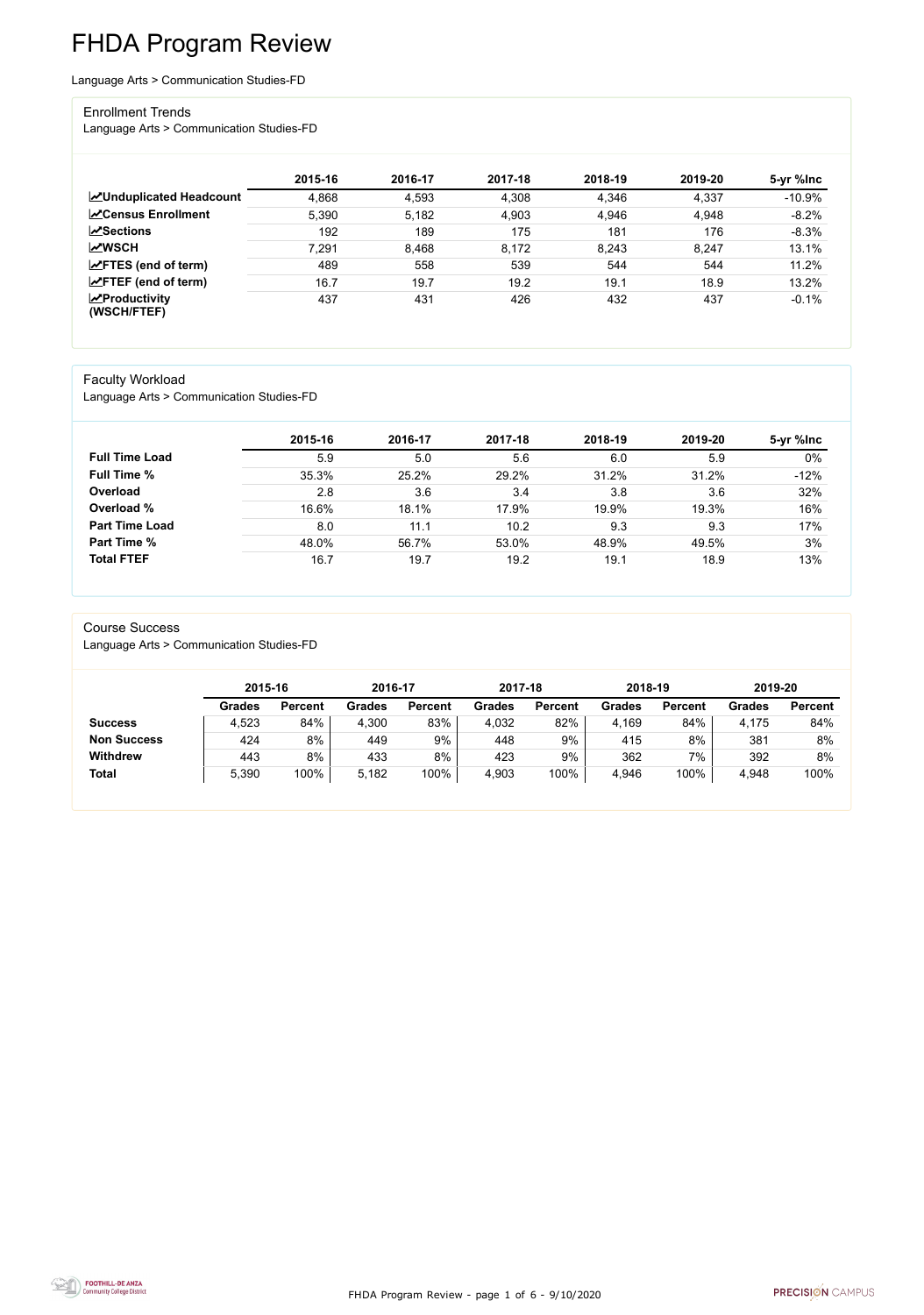FHDA Program Review - page 2 of 6 - 9/10/2020



### Course Success for African American, Latinx, and Filipinx Students

### Course Success for Asian, Native American, Pacific Islander, White, and Decline to State Students

|                    | 2015-16       |                | 2016-17       |                | 2017-18       |                | 2018-19       |                | 2019-20       |                |
|--------------------|---------------|----------------|---------------|----------------|---------------|----------------|---------------|----------------|---------------|----------------|
|                    | <b>Grades</b> | <b>Percent</b> | <b>Grades</b> | <b>Percent</b> | <b>Grades</b> | <b>Percent</b> | <b>Grades</b> | <b>Percent</b> | <b>Grades</b> | <b>Percent</b> |
| <b>Success</b>     | ,677          | 79%            | ,650          | 77%            | 1,548         | 77%            | .526          | 79%            | 1,618         | 79%            |
| <b>Non Success</b> | 244           | 11%            | 250           | 12%            | 248           | 12%            | 237           | 12%            | 228           | 11%            |
| <b>Withdrew</b>    | 207           | 10%            | 230           | 11%            | 207           | 10%            | 167           | 9%             | 201           | 10%            |
| <b>Total</b>       | 2,128         | 100%           | 2,130         | 100%           | 2,003         | 100%           | ,930          | 100%           | 2,047         | 100%           |

|                    | 2015-16       |                | 2016-17       |                | 2017-18       |                | 2018-19       |                | 2019-20       |                |
|--------------------|---------------|----------------|---------------|----------------|---------------|----------------|---------------|----------------|---------------|----------------|
|                    | <b>Grades</b> | <b>Percent</b> | <b>Grades</b> | <b>Percent</b> | <b>Grades</b> | <b>Percent</b> | <b>Grades</b> | <b>Percent</b> | <b>Grades</b> | <b>Percent</b> |
| <b>Success</b>     | 2,846         | 87%            | 2,650         | 87%            | 2,484         | 86%            | 2,643         | 88%            | 2,557         | 88%            |
| <b>Non Success</b> | 180           | 6%             | 199           | 7%             | 200           | 7%             | 178           | 6%             | 153           | 5%             |
| <b>Withdrew</b>    | 236           | 7%             | 203           | 7%             | 216           | 7%             | 195           | 6%             | 191           | 7%             |
| <b>Total</b>       | 3,262         | 100%           | 3,052         | 100%           | 2,900         | 100%           | 3,016         | 100%           | 2,901         | 100%           |
|                    |               |                |               |                |               |                |               |                |               |                |

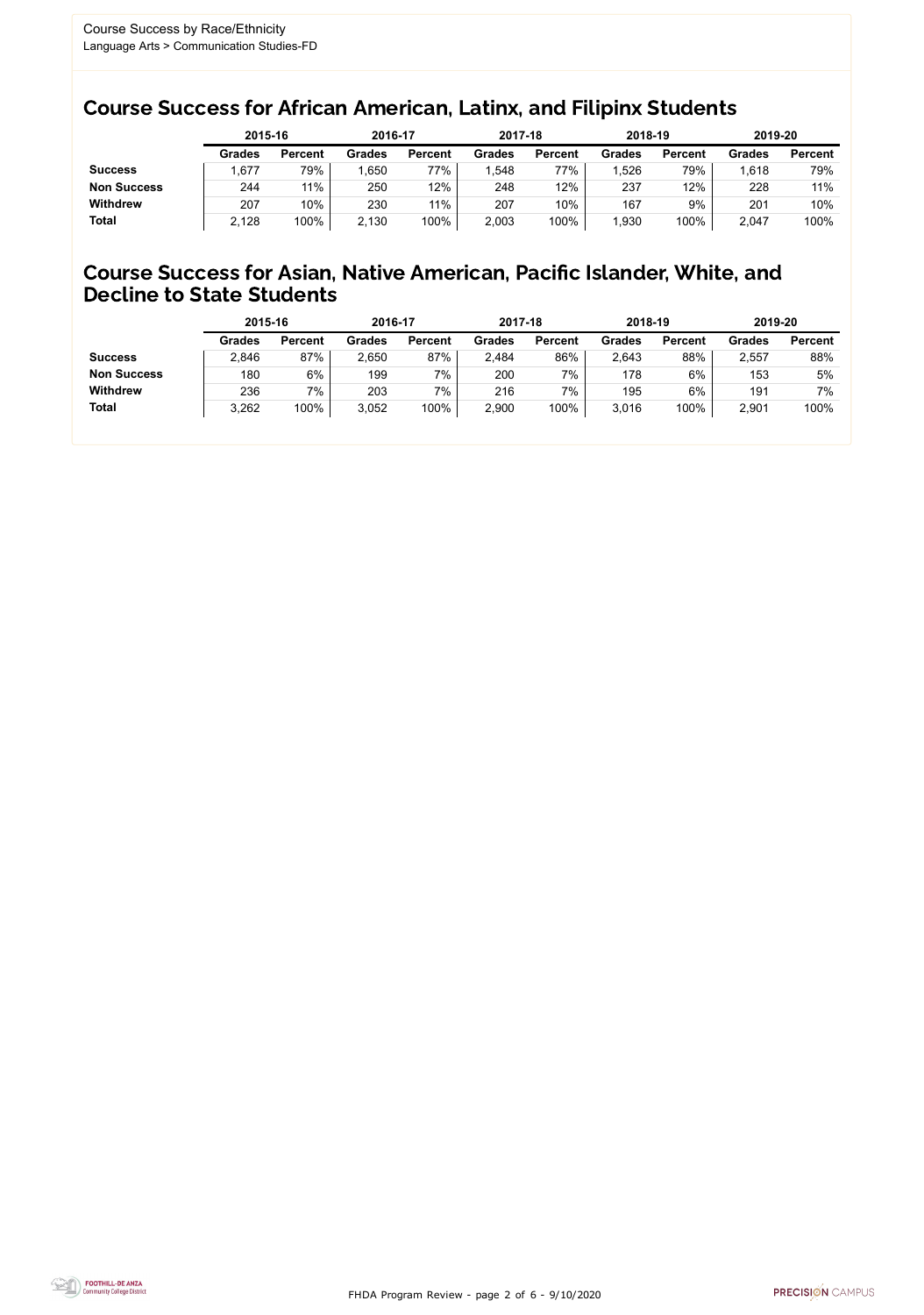FHDA Program Review - page 3 of 6 - 9/10/2020



Some courses may continue to be listed but no longer have data due to renumbering or because the course was not offered in the past five years.



### by Gender

|                     | 2015-16 |                |       | 2016-17        |       | 2017-18        |       | 2018-19        |       | 2019-20        |  |
|---------------------|---------|----------------|-------|----------------|-------|----------------|-------|----------------|-------|----------------|--|
|                     | Enr     | <b>Percent</b> | Enr   | <b>Percent</b> | Enr   | <b>Percent</b> | Enr   | <b>Percent</b> | Enr   | <b>Percent</b> |  |
| <b>Female</b>       | 2,585   | 48%            | 2,534 | 49%            | 2,332 | 48%            | 2,356 | 48%            | 2,441 | 49%            |  |
| <b>Male</b>         | 2,774   | 51%            | 2,612 | 50%            | 2,535 | 52%            | 2,561 | 52%            | 2,472 | 50%            |  |
| <b>Non-Binary</b>   |         | 0%             |       | $0\%$          |       | $0\%$          |       | $0\%$          |       | 0%             |  |
| <b>Not Reported</b> | 31      | $1\%$          | 36    | $1\%$          | 36    | $1\%$          | 29    | 1%             | 33    | 1%             |  |
| <b>Total</b>        | 5,390   | 100%           | 5,182 | 100%           | 4,903 | 100%           | 4,946 | 100%           | 4,948 | 100%           |  |

## by Ethnicity

|                         | 2015-16 |                |       | 2016-17        |       | 2017-18        | 2018-19 |                | 2019-20 |                |
|-------------------------|---------|----------------|-------|----------------|-------|----------------|---------|----------------|---------|----------------|
|                         | Enr     | <b>Percent</b> | Enr   | <b>Percent</b> | Enr   | <b>Percent</b> | Enr     | <b>Percent</b> | Enr     | <b>Percent</b> |
| <b>African American</b> | 224     | 4%             | 194   | 4%             | 216   | 4%             | 203     | 4%             | 203     | 4%             |
| <b>Asian</b>            | 2,138   | 40%            | 2,028 | 39%            | 1,920 | 39%            | 2,051   | 41%            | 2,007   | 41%            |
| <b>Filipinx</b>         | 446     | 8%             | 466   | 9%             | 371   | 8%             | 364     | 7%             | 411     | 8%             |
| Latinx                  | 1,458   | 27%            | 1,470 | 28%            | 1,416 | 29%            | 1,363   | 28%            | 1,433   | 29%            |
| <b>Native American</b>  | 19      | $0\%$          | 22    | $0\%$          | 16    | $0\%$          | 21      | $0\%$          | 18      | $0\%$          |
| <b>Pacific Islander</b> | 48      | 1%             | 38    | $1\%$          | 41    | $1\%$          | 52      | $1\%$          | 37      | $1\%$          |
| White                   | 965     | 18%            | 903   | 17%            | 867   | 18%            | 836     | 17%            | 766     | 15%            |
| <b>Decline to State</b> | 92      | 2%             | 61    | $1\%$          | 56    | $1\%$          | 56      | 1%             | 73      | 1%             |
| <b>Total</b>            | 5,390   | 100%           | 5,182 | 100%           | 4,903 | 100%           | 4,946   | 100%           | 4,948   | 100%           |

### by Age

|              | 2015-16 |                | 2016-17 |                | 2017-18 |                | 2018-19 |                | 2019-20 |                |
|--------------|---------|----------------|---------|----------------|---------|----------------|---------|----------------|---------|----------------|
|              | Enr     | <b>Percent</b> | Enr     | <b>Percent</b> | Enr     | <b>Percent</b> | Enr     | <b>Percent</b> | Enr     | <b>Percent</b> |
| 19 or less   | ,420    | 26%            | 1,279   | 25%            | 1,125   | 23%            | ,321    | 27%            | 1,484   | 30%            |
| $20 - 24$    | 3,002   | 56%            | 2,965   | 57%            | 2,758   | 56%            | 2,623   | 53%            | 2,517   | 51%            |
| 25-39        | 835     | 15%            | 810     | 16%            | 880     | 18%            | 897     | 18%            | 831     | 17%            |
| $40 +$       | 133     | 2%             | 128     | 2%             | 140     | 3%             | 105     | 2%             | 116     | 2%             |
| <b>Total</b> | 5,390   | 100%           | 5,182   | 100%           | 4,903   | 100%           | 4,946   | 100%           | 4,948   | 100%           |

## by Education Level

|                           | 2015-16 |                |       | 2016-17        |       | 2017-18        | 2018-19 |                | 2019-20 |                |
|---------------------------|---------|----------------|-------|----------------|-------|----------------|---------|----------------|---------|----------------|
|                           | Enr     | <b>Percent</b> | Enr   | <b>Percent</b> | Enr   | <b>Percent</b> | Enr     | <b>Percent</b> | Enr     | <b>Percent</b> |
| <b>Bachelor or higher</b> | 157     | 3%             | 170   | 3%             | 178   | 4%             | 169     | 3%             | 157     | 3%             |
| <b>Associate</b>          | 73      | $1\%$          | 54    | 1%             | 71    | $1\%$          | 69      | 1%             | 61      | $1\%$          |
| <b>HS/Equivalent</b>      | 4,881   | 91%            | 4,716 | 91%            | 4,397 | 90%            | 4,431   | 90%            | 4,519   | 91%            |
| <b>All Other</b>          | 279     | 5%             | 242   | 5%             | 257   | 5%             | 277     | 6%             | 211     | 4%             |
| <b>Total</b>              | 5,390   | 100%           | 5,182 | 100%           | 4,903 | 100%           | 4,946   | 100%           | 4,948   | 100%           |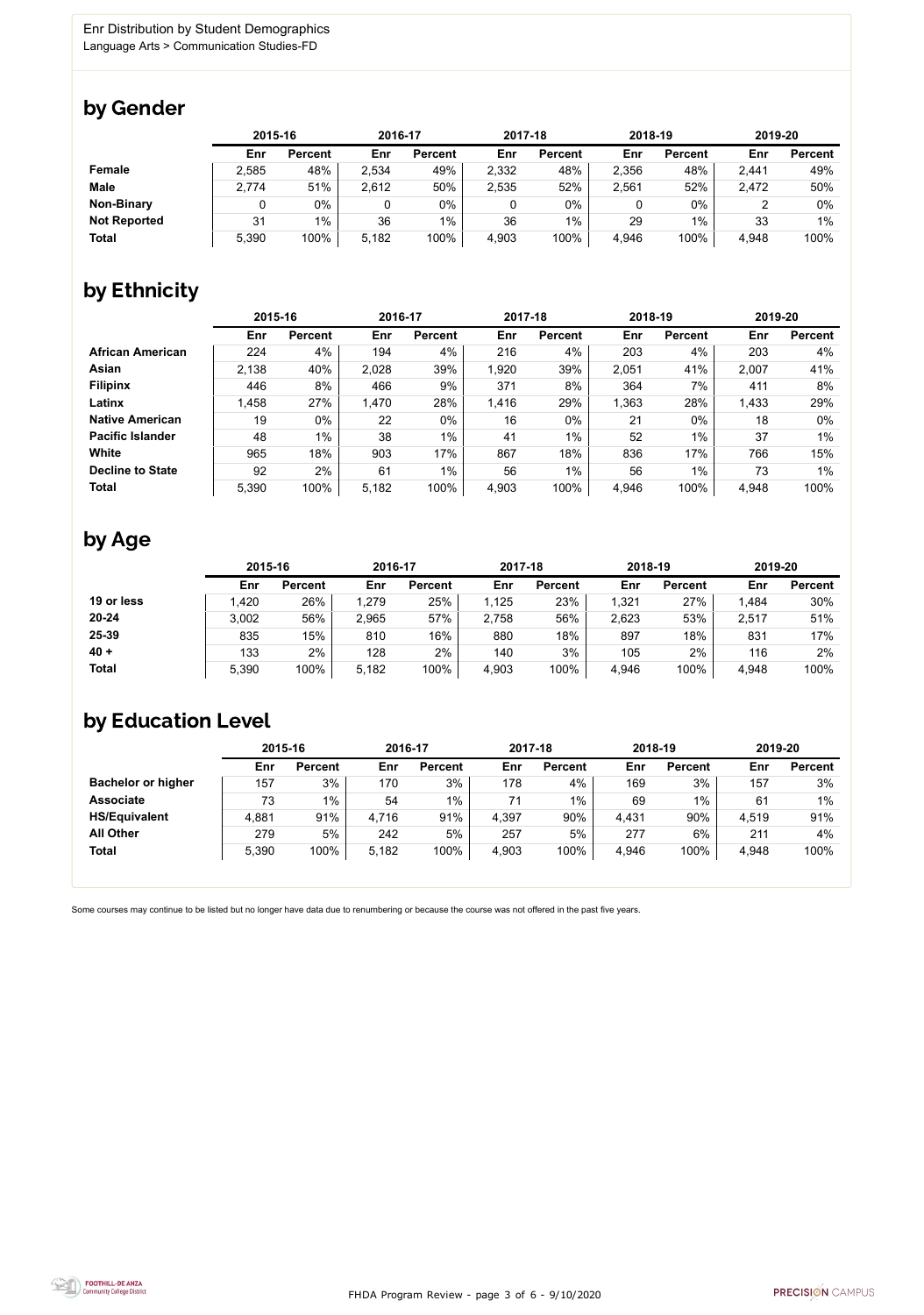FHDA Program Review - page 4 of 6 - 9/10/2020



### Success Rates by Gender Language Arts > Communication Studies-FD

|                     | 2019-20        |                |                    |                |                 |                |               |                |  |  |  |  |  |
|---------------------|----------------|----------------|--------------------|----------------|-----------------|----------------|---------------|----------------|--|--|--|--|--|
|                     | <b>Success</b> |                | <b>Non Success</b> |                | <b>Withdrew</b> |                | <b>Total</b>  |                |  |  |  |  |  |
|                     | <b>Grades</b>  | <b>Percent</b> | <b>Grades</b>      | <b>Percent</b> | <b>Grades</b>   | <b>Percent</b> | <b>Grades</b> | <b>Percent</b> |  |  |  |  |  |
| Female              | 2,095          | 86%            | 161                | 7%             | 185             | 8%             | 2,441         | 100%           |  |  |  |  |  |
| <b>Male</b>         | 2,051          | 83%            | 216                | 9%             | 205             | 8%             | 2,472         | 100%           |  |  |  |  |  |
| <b>Non-Binary</b>   |                | 100%           |                    | 0%             | 0               | 0%             | 2             | 100%           |  |  |  |  |  |
| <b>Not Reported</b> | 27             | 82%            | 4                  | 12%            | っ               | 6%             | 33            | 100%           |  |  |  |  |  |
| All                 | 4,175          | 84%            | 381                | 8%             | 392             | 8%             | 4,948         | 100%           |  |  |  |  |  |

|                     | 2018-19       |                                      |               |                |               |                |               |                |  |  |  |  |
|---------------------|---------------|--------------------------------------|---------------|----------------|---------------|----------------|---------------|----------------|--|--|--|--|
|                     |               | <b>Non Success</b><br><b>Success</b> |               |                |               |                | <b>Total</b>  |                |  |  |  |  |
|                     | <b>Grades</b> | <b>Percent</b>                       | <b>Grades</b> | <b>Percent</b> | <b>Grades</b> | <b>Percent</b> | <b>Grades</b> | <b>Percent</b> |  |  |  |  |
| <b>Female</b>       | 2,019         | 86%                                  | 180           | 8%             | 157           | 7%             | 2,356         | 100%           |  |  |  |  |
| <b>Male</b>         | 2,128         | 83%                                  | 232           | 9%             | 201           | 8%             | 2,561         | 100%           |  |  |  |  |
| <b>Non-Binary</b>   | 0             | N/A                                  |               | N/A            | υ             | N/A            | υ             | 100%           |  |  |  |  |
| <b>Not Reported</b> | 22            | 76%                                  | 3             | 10%            | 4             | 14%            | 29            | 100%           |  |  |  |  |
| All                 | 4,169         | 84%                                  | 415           | 8%             | 362           | 7%             | 4,946         | 100%           |  |  |  |  |

|                     |               | 2017-18                                                                 |               |                |               |                |               |                |  |  |  |  |  |  |
|---------------------|---------------|-------------------------------------------------------------------------|---------------|----------------|---------------|----------------|---------------|----------------|--|--|--|--|--|--|
|                     |               | <b>Withdrew</b><br><b>Total</b><br><b>Non Success</b><br><b>Success</b> |               |                |               |                |               |                |  |  |  |  |  |  |
|                     | <b>Grades</b> | <b>Percent</b>                                                          | <b>Grades</b> | <b>Percent</b> | <b>Grades</b> | <b>Percent</b> | <b>Grades</b> | <b>Percent</b> |  |  |  |  |  |  |
| Female              | .986          | 85%                                                                     | 154           | 7%             | 192           | 8%             | 2,332         | 100%           |  |  |  |  |  |  |
| <b>Male</b>         | 2,018         | 80%                                                                     | 291           | 11%            | 226           | 9%             | 2,535         | 100%           |  |  |  |  |  |  |
| <b>Non-Binary</b>   | 0             | N/A                                                                     |               | N/A            | 0             | N/A            | 0             | 100%           |  |  |  |  |  |  |
| <b>Not Reported</b> | 28            | 78%                                                                     | 3             | 8%             | 5             | 14%            | 36            | 100%           |  |  |  |  |  |  |
| All                 | 4,032         | 82%                                                                     | 448           | 9%             | 423           | 9%             | 4,903         | 100%           |  |  |  |  |  |  |

|                     |               | 2016-17        |               |                |                 |                |               |                |  |  |  |
|---------------------|---------------|----------------|---------------|----------------|-----------------|----------------|---------------|----------------|--|--|--|
|                     |               | <b>Success</b> |               |                | <b>Withdrew</b> |                | <b>Total</b>  |                |  |  |  |
|                     | <b>Grades</b> | <b>Percent</b> | <b>Grades</b> | <b>Percent</b> | <b>Grades</b>   | <b>Percent</b> | <b>Grades</b> | <b>Percent</b> |  |  |  |
| <b>Female</b>       | 2,160         | 85%            | 193           | 8%             | 181             | 7%             | 2,534         | 100%           |  |  |  |
| <b>Male</b>         | 2,109         | 81%            | 253           | 10%            | 250             | 10%            | 2,612         | 100%           |  |  |  |
| <b>Non-Binary</b>   | 0             | N/A            |               | N/A            | 0               | N/A            | 0             | 100%           |  |  |  |
| <b>Not Reported</b> | 31            | 86%            | 3             | 8%             | 2               | 6%             | 36            | 100%           |  |  |  |
| All                 | 4,300         | 83%            | 449           | 9%             | 433             | 8%             | 5,182         | 100%           |  |  |  |

|                     |               | 2015-16                              |               |                |                 |                |               |                |  |  |  |
|---------------------|---------------|--------------------------------------|---------------|----------------|-----------------|----------------|---------------|----------------|--|--|--|
|                     |               | <b>Non Success</b><br><b>Success</b> |               |                | <b>Withdrew</b> |                | <b>Total</b>  |                |  |  |  |
|                     | <b>Grades</b> | <b>Percent</b>                       | <b>Grades</b> | <b>Percent</b> | <b>Grades</b>   | <b>Percent</b> | <b>Grades</b> | <b>Percent</b> |  |  |  |
| <b>Female</b>       | 2,219         | 86%                                  | 167           | 6%             | 199             | 8%             | 2,585         | 100%           |  |  |  |
| <b>Male</b>         | 2,275         | 82%                                  | 256           | 9%             | 243             | 9%             | 2,774         | 100%           |  |  |  |
| <b>Non-Binary</b>   |               | N/A                                  | 0             | N/A            |                 | N/A            |               | 100%           |  |  |  |
| <b>Not Reported</b> | 29            | 94%                                  |               | 3%             |                 | 3%             | 31            | 100%           |  |  |  |
| All                 | 4,523         | 84%                                  | 424           | 8%             | 443             | 8%             | 5,390         | 100%           |  |  |  |

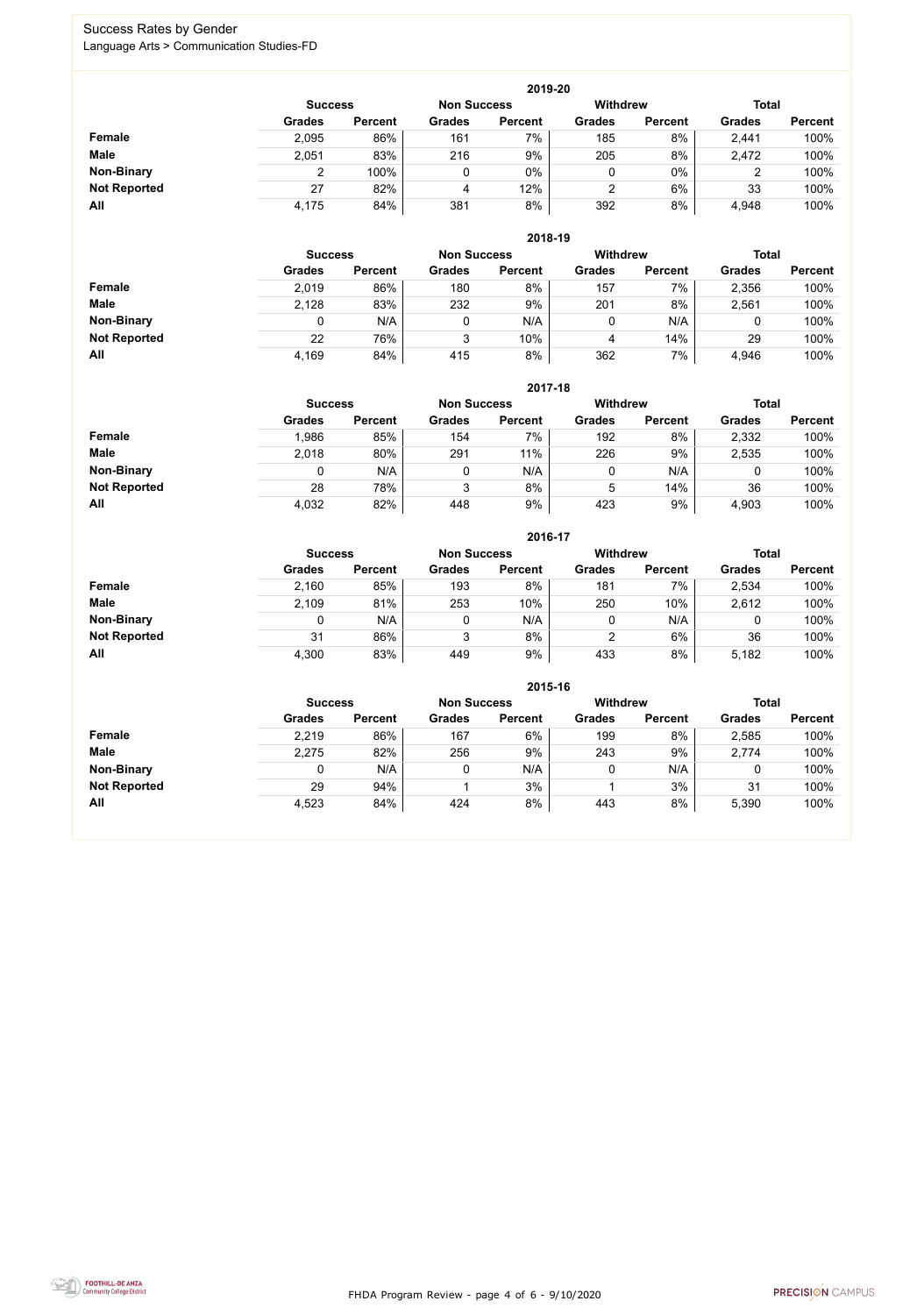FHDA Program Review - page 5 of 6 - 9/10/2020



### Success Rates by Age Language Arts > Communication Studies-FD

|            | 2019-20        |                    |               |                 |               |                |               |                |  |  |
|------------|----------------|--------------------|---------------|-----------------|---------------|----------------|---------------|----------------|--|--|
|            | <b>Success</b> | <b>Non Success</b> |               | <b>Withdrew</b> |               | <b>Total</b>   |               |                |  |  |
|            | <b>Grades</b>  | <b>Percent</b>     | <b>Grades</b> | <b>Percent</b>  | <b>Grades</b> | <b>Percent</b> | <b>Grades</b> | <b>Percent</b> |  |  |
| 19 or less | ,268           | 85%                | 114           | 8%              | 102           | 7%             | 1,484         | 100%           |  |  |
| $20 - 24$  | 2,114          | 84%                | 211           | 8%              | 192           | 8%             | 2,517         | 100%           |  |  |
| 25-39      | 689            | 83%                | 54            | 6%              | 88            | 11%            | 831           | 100%           |  |  |
| $40 +$     | 104            | 90%                | າ             | 2%              | 10            | 9%             | 116           | 100%           |  |  |
| All        | 4,175          | 84%                | 381           | 8%              | 392           | 8%             | 4,948         | 100%           |  |  |

|            |                |                    |               | 2018-19         |               |                |               |                |
|------------|----------------|--------------------|---------------|-----------------|---------------|----------------|---------------|----------------|
|            | <b>Success</b> | <b>Non Success</b> |               | <b>Withdrew</b> |               | <b>Total</b>   |               |                |
|            | <b>Grades</b>  | <b>Percent</b>     | <b>Grades</b> | <b>Percent</b>  | <b>Grades</b> | <b>Percent</b> | <b>Grades</b> | <b>Percent</b> |
| 19 or less | 1,137          | 86%                | 114           | 9%              | 70            | 5%             | 1,321         | 100%           |
| $20 - 24$  | 2,211          | 84%                | 221           | 8%              | 191           | 7%             | 2,623         | 100%           |
| 25-39      | 730            | 81%                | 72            | 8%              | 95            | 11%            | 897           | 100%           |
| $40 +$     | 91             | 87%                | 8             | 8%              | 6             | 6%             | 105           | 100%           |
| All        | 4,169          | 84%                | 415           | 8%              | 362           | 7%             | 4,946         | 100%           |

|            | 2017-18        |                |               |                    |                 |                |               |                |  |  |
|------------|----------------|----------------|---------------|--------------------|-----------------|----------------|---------------|----------------|--|--|
|            | <b>Success</b> |                |               | <b>Non Success</b> | <b>Withdrew</b> |                | <b>Total</b>  |                |  |  |
|            | <b>Grades</b>  | <b>Percent</b> | <b>Grades</b> | <b>Percent</b>     | <b>Grades</b>   | <b>Percent</b> | <b>Grades</b> | <b>Percent</b> |  |  |
| 19 or less | 907            | 81%            | 128           | 11%                | 90              | 8%             | 1,125         | 100%           |  |  |
| $20 - 24$  | 2,291          | 83%            | 236           | 9%                 | 231             | 8%             | 2,758         | 100%           |  |  |
| $25 - 39$  | 711            | 81%            | 77            | 9%                 | 92              | 10%            | 880           | 100%           |  |  |
| $40 +$     | 123            | 88%            |               | 5%                 | 10              | 7%             | 140           | 100%           |  |  |
| All        | 4,032          | 82%            | 448           | 9%                 | 423             | 9%             | 4,903         | 100%           |  |  |

|            |                |                    |               | 2016-17         |               |                |               |                |
|------------|----------------|--------------------|---------------|-----------------|---------------|----------------|---------------|----------------|
|            | <b>Success</b> | <b>Non Success</b> |               | <b>Withdrew</b> |               | <b>Total</b>   |               |                |
|            | <b>Grades</b>  | <b>Percent</b>     | <b>Grades</b> | <b>Percent</b>  | <b>Grades</b> | <b>Percent</b> | <b>Grades</b> | <b>Percent</b> |
| 19 or less | 1,069          | 84%                | 118           | 9%              | 92            | 7%             | 1,279         | 100%           |
| $20 - 24$  | 2,456          | 83%                | 267           | 9%              | 242           | 8%             | 2,965         | 100%           |
| 25-39      | 657            | 81%                | 59            | 7%              | 94            | 12%            | 810           | 100%           |
| $40 +$     | 118            | 92%                | 5             | 4%              | 5             | 4%             | 128           | 100%           |
| All        | 4,300          | 83%                | 449           | 9%              | 433           | 8%             | 5,182         | 100%           |

|            | 2015-16        |                    |               |                 |               |                |               |                |  |  |  |
|------------|----------------|--------------------|---------------|-----------------|---------------|----------------|---------------|----------------|--|--|--|
|            | <b>Success</b> | <b>Non Success</b> |               | <b>Withdrew</b> |               | <b>Total</b>   |               |                |  |  |  |
|            | <b>Grades</b>  | <b>Percent</b>     | <b>Grades</b> | <b>Percent</b>  | <b>Grades</b> | <b>Percent</b> | <b>Grades</b> | <b>Percent</b> |  |  |  |
| 19 or less | 1,241          | 87%                | 94            | 7%              | 85            | 6%             | 1,420         | 100%           |  |  |  |
| $20 - 24$  | 2,482          | 83%                | 258           | 9%              | 262           | 9%             | 3,002         | 100%           |  |  |  |
| 25-39      | 692            | 83%                | 63            | 8%              | 80            | 10%            | 835           | 100%           |  |  |  |
| $40 +$     | 108            | 81%                | 9             | 7%              | 16            | 12%            | 133           | 100%           |  |  |  |
| All        | 4,523          | 84%                | 424           | 8%              | 443           | 8%             | 5,390         | 100%           |  |  |  |